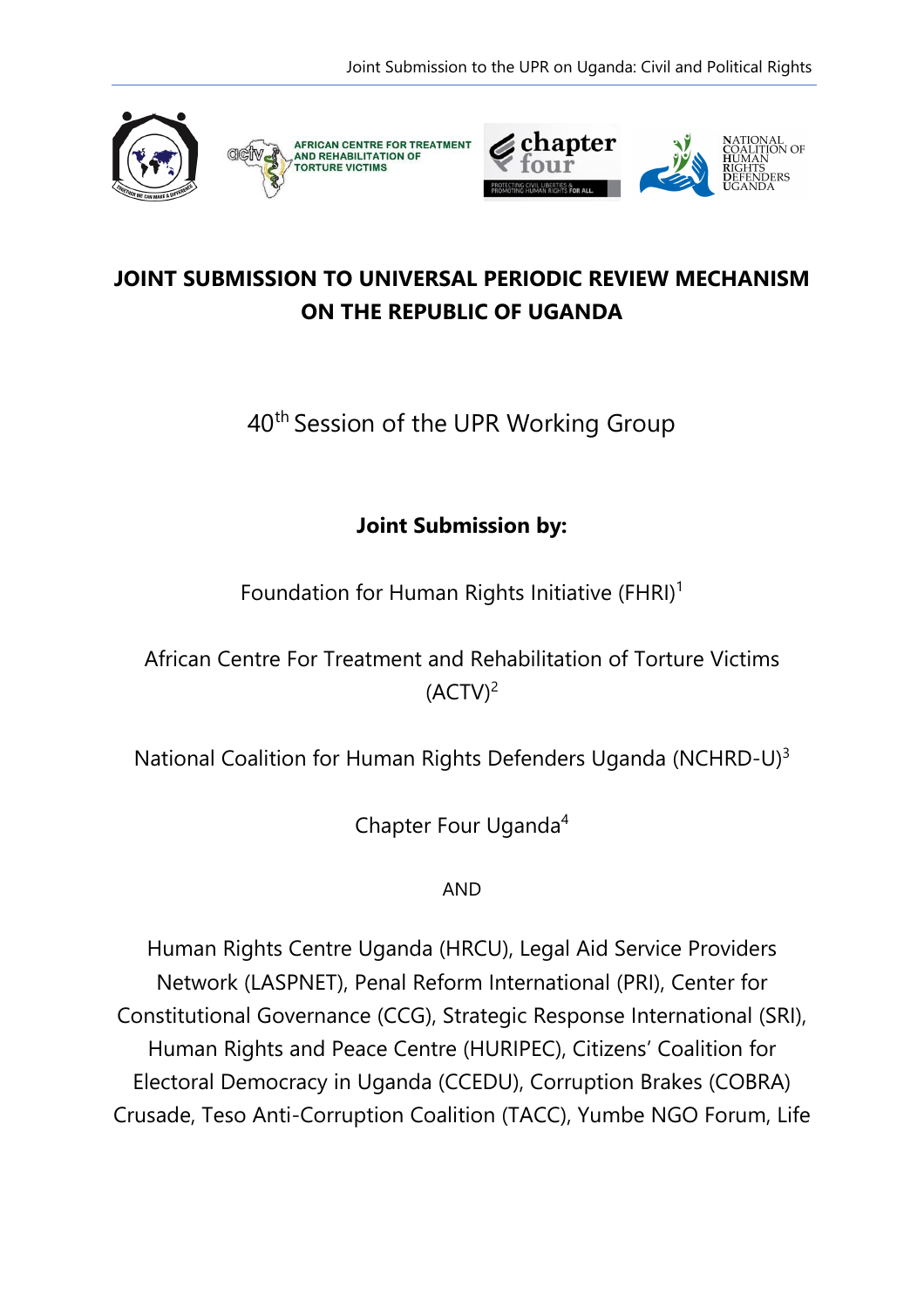Concern (LICO) Uganda, Human Rights Activists Elgon Sub-Region (HURA), Twerwaneho Listeners Club, Kumi Human Rights Initiative (KHRI), Kalangala Human Rights Defenders Network, Eastern Uganda Human Rights Defenders Coalition

### **July 7, 2021 Contact Details:**

### Dr. Livingstone Sewanyana, Executive Director – FHRI Email: [isewanyan@gmail.com](mailto:isewanyan@gmail.com)

## **I. Introduction**

1.1 1. This report is a culmination of joint efforts and data contributions of the Civil and Political rights cluster under the CSO National Stakeholders' Forum on the UPR- <sup>a</sup> loose network of over 300 NGOs dedicated to following upon on UPR mechanism coordinated by the National Coalition of Human Rights [Defenders](http://www.hrdcoalition.ug) Uganda. The cluster comprises of <sup>a</sup> total of eighteen civil society organisations working to defend and advance civil and political rights in Uganda. All these organisations, with varying experience and expertise are key actors in the advocacy on Civil and Political rights in Uganda. The report was compiled through collection of data from the membership of the cluster. A draft report was presented and validated amongs<sup>t</sup> the members leading to this final report. **The Foundation for Human Rights Initiative** (FHRI), the African Centre for Treatment and Rehabilitation of Torture Victims (ACTV) and Chapter Four Uganda convened the cluster.

2. **FHRI** is an independent, non-governmental organisation that was founded in 1991 with an aim to enhance the knowledge, respect and observance of human rights in Uganda. The organisation defends the fundamental freedoms enshrined in the 1995 Ugandan Constitution and other internationally recognized human rights law.

3. **ACTV** is <sup>a</sup> non-governmental organisation that was established in 1993 to provide physical and psychological care that supports the process of rehabilitation of victims of torture in Uganda and neighboring countries.

4. **Chapter Four Uganda** is <sup>a</sup> civil right non-governmental organisation that was established in April 2013 with <sup>a</sup> mission to provide robust, strategic and nondiscriminatory legal response to the abuse of civil liberties in Uganda.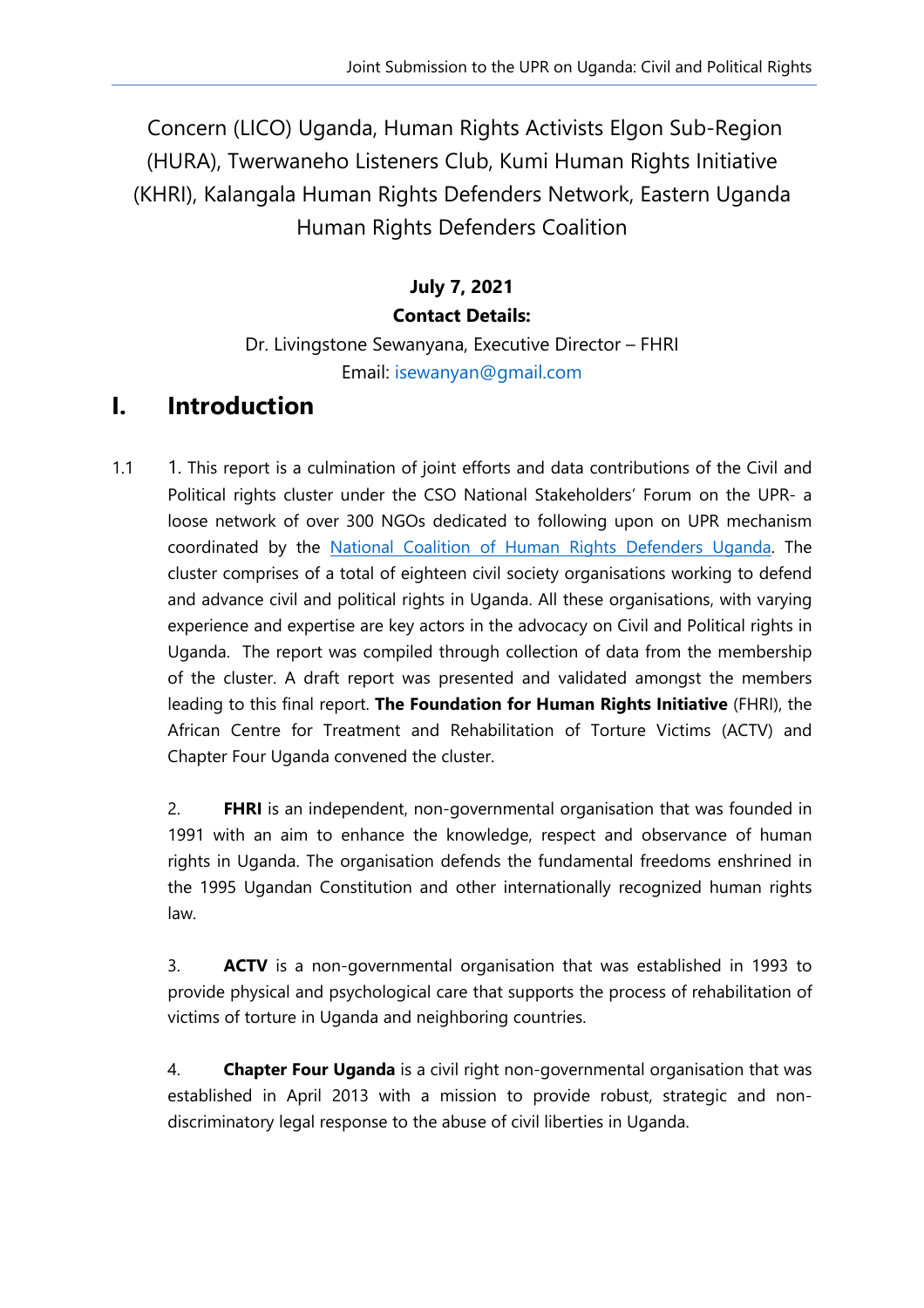5. This joint submission summarises data compiled over time by the submitting organisations as <sup>a</sup> result of their work on monitoring the implementation of civil and political rights specific recommendations in Uganda.

## **II. Background**

6. During the second cycle under the Universal Periodic Review (UPR) mechanism, Uganda received 226 recommendations, out of which 148 were supported and 78 noted. In particular, Uganda accepted to among others take necessary measures to allow the enjoyment of civil and political rights by all. This report submits our assessment of the State'<sup>s</sup> implementation of the accepted recommendations under four thematic areas namely recommendations on treaties, the right to participation, accountability for human rights violations by State security agents, torture, and electoral reforms and transparency.

## **III. Methodology**

7. This report was compiled in <sup>a</sup> participatory and consultative process involving various civil society organisations working on civil and political rights in Uganda. The report further benefited from desk review of reports from Uganda'<sup>s</sup> UPR process and governmen<sup>t</sup> and civil society reports. Strategy coordination meetings were held during the process. At the end of the process, <sup>a</sup> validation meeting was held at which the draft report was discussed and adopted.

# **IV. Submissions on Status of Implementation of the Accepted Recommendations**

### **A: Recommendations on the right to participate in political and public affairs**

- 8. Recommendations on the right to participate were accepted including:
	- a) Take necessary measures to allow the enjoyment of civil and political rights by all, including the right to participate in political and public affairs. (115.107)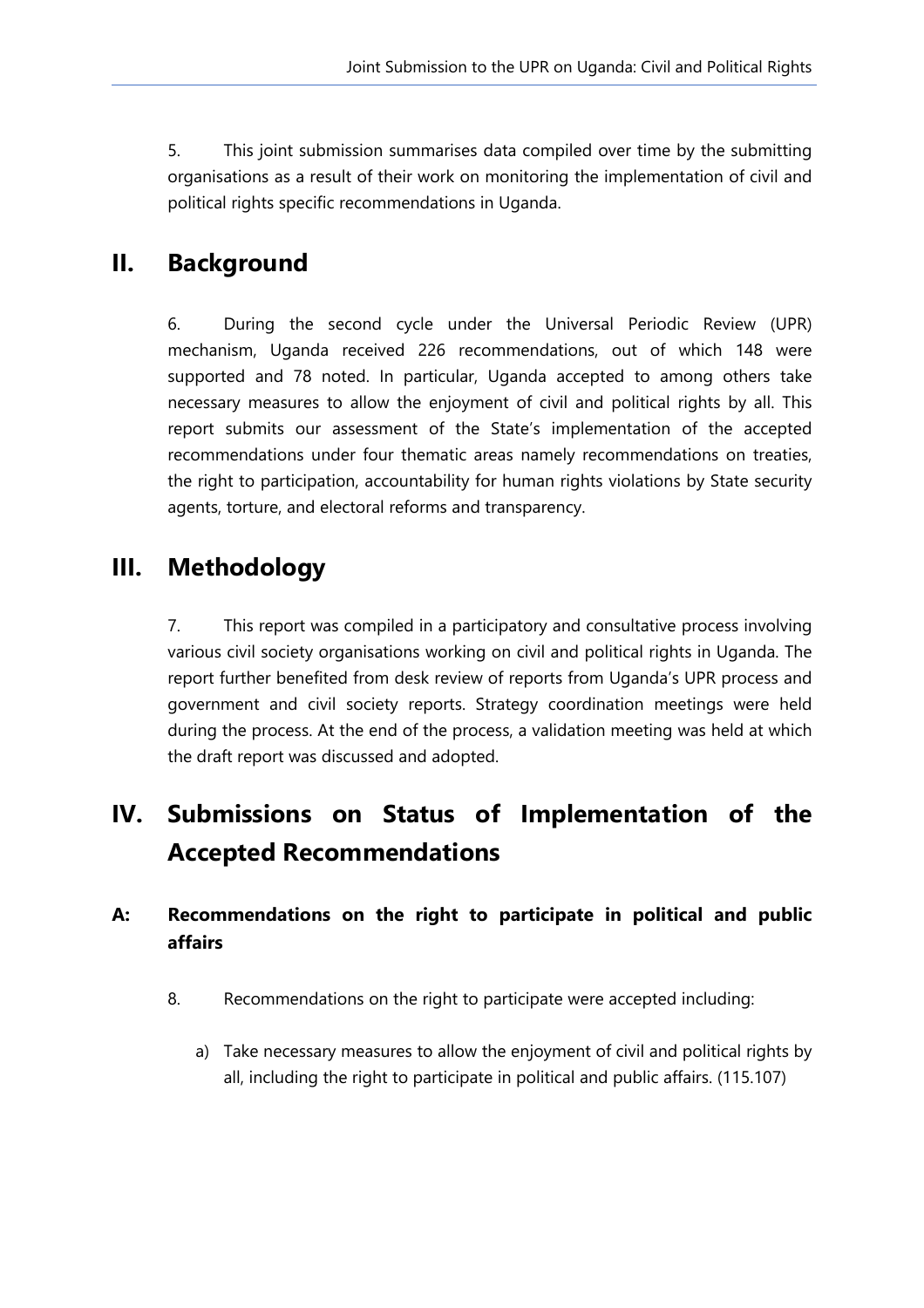- b) Take measures to guarantee the right to peaceful assembly and avoid abuses in police activities and, if such abuses occur, ensure that they do not go unpunished. (115.103)
- c) Ensure the full respect of the freedoms of association and peaceful demonstration in compliance with international commitments of Uganda, in particular in the implementation of the Public Order Management Act of 2013. (114.101)

09. In order to assess implementation of this recommendation, we assess what the State has done for the period under review to facilitate the rights to freedom of peaceful assembly, freedom of association, freedom of opinion and expression, and the right of access to information – which are inseparably linked to participation rights.

#### *Legal framework*

10. The 1995 Constitution of Uganda provides for the right to participate in political and public affairs under Clause II of the National Objectives and Directive Principles of State Policy and Articles 1 (4), 20, 21, 29 (1) (a)(b)(d)(e), 38, and 41. The Parliament of Uganda has further enacted laws such as the Access to Information Act, 2005; Non-Governmental Organisations Act, 2016; Computer Misuse Act, 2011 with an apparent objective of enabling the enjoyment of the right to participate. The constitutional provisions are in tandem with the international and regional human rights law. The Universal Declaration of Human Rights (UDHR) for provides for the right under Articles 18, 19, 20, 21 and 27 (1). The International Covenant on Civil and Political Rights (ICCPR) provides for the right under Articles 1 (1), 3, 18, 19, 22 and 25.

#### *Concerns on the right to freedom of peaceful assembly*

11. On March 26, 2020, the Constitutional Court of Uganda declared Section 8 of the Public Order Management Act, 2013 unconstitutional. 5 The section granted the Uganda Police Force broad authority to stop, prevent or forcefully disperse <sup>a</sup> public meeting or assembly. Whereas this is <sup>a</sup> positive step, it is concerning that instead of the governmen<sup>t</sup> implementing the court'<sup>s</sup> decision, it moved to appeal seeking to maintain the unconstitutional police powers to block or disperse peaceful assemblies.

12. In the wake of the Covid-19 pandemic, Uganda authorities have increasingly used presidential directives and statutory instruments issued by the Minister of Health to block peaceful assemblies disproportionately. Observance of standard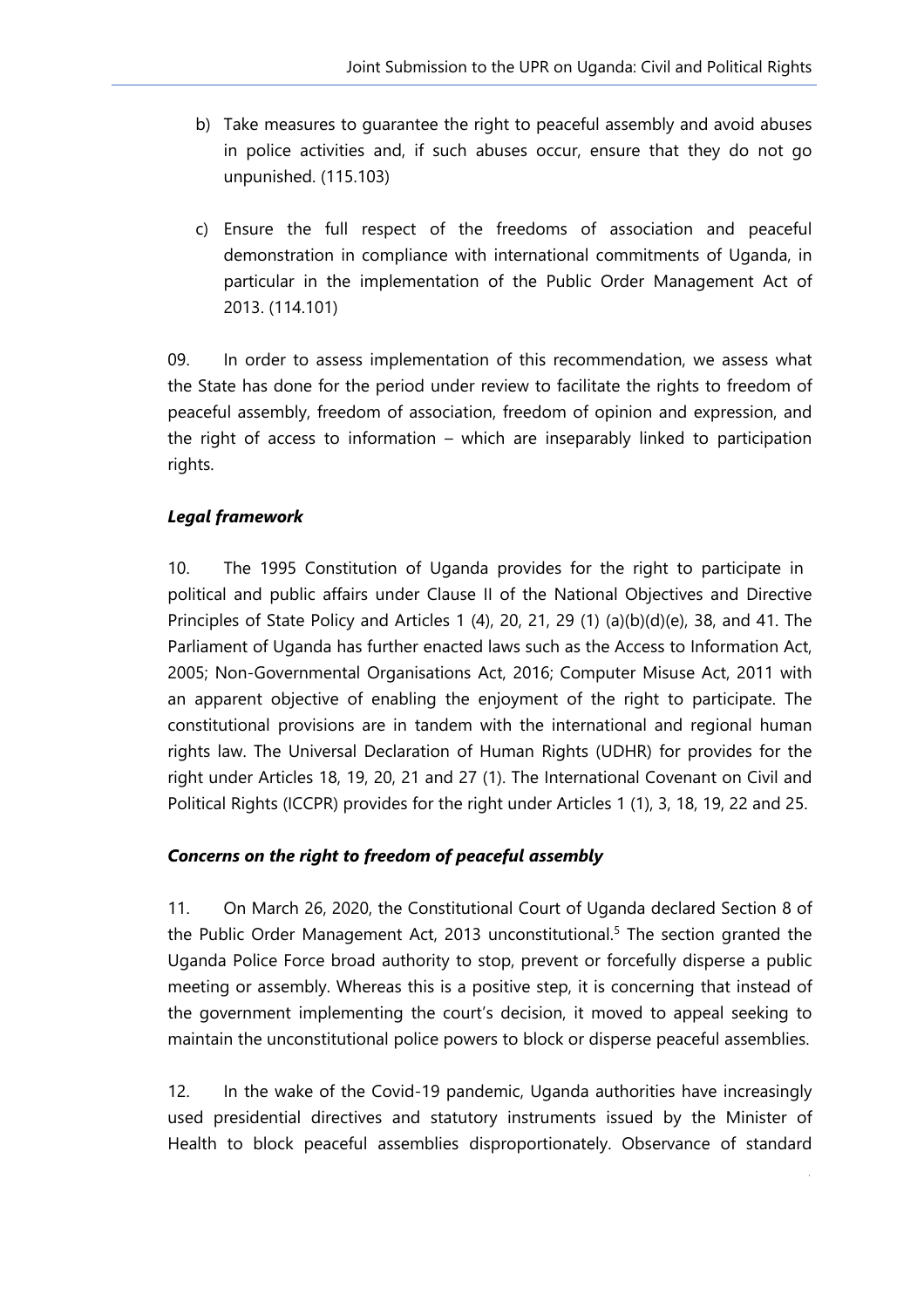operating procedures such as having masks on is not understood to allow peaceful assemblies on critical issues that people feel strongly about. This whittles away the right of people to petition and to peacefully protest.

13. The freedom of peaceful assembly online has also been impeded by the governmen<sup>t</sup> of Uganda through indiscriminate weeklong internet shutdown during the January 2021 elections, unjust social media tax, indefinite Facebook ban, arbitrary arrests of bloggers, among others.

#### *Concerns on the right to freedom of association*

14. In January 2016, President Museveni signed the Non-Governmental Organisations Act, 2016 (NGO Act 2016) into law. Whereas the law establishes several progressive sections, it contains several restrictive provisions which hinder rather than enable the freedom of association. For example, the law actively discriminates against unincorporated persons and effectively whittles away their right to freedom of association and provides for undefine, vague obligations in relation to acts prejudicial to the interest and the dignity of the people of Uganda thereby creating an offence which is in contravention of the principle of legality. The law further imposes an unjustifiable <sup>a</sup> monthly fine of Uganda Shillings 200,000 (USD 57) for CBOs and Uganda Shillings 2,000,000 (USD 562) for operating without <sup>a</sup> valid permit. The law further imposes unjustifiable restrictions on freedom of association by establishing criminal sanctions of imprisonment against NGO officers for failure to meet administrative obligations.

15. In enforcement of the new legal regime, the National Bureau for NGOs has summoned several organisations engaged in human rights, humanitarian and development work to show cause why further action should not be taken for violating the various obligations under the NGO Act 2016. We are concerned that these developments send <sup>a</sup> chilling effect on the freedom of association. The Anti-Money Laundering Act, 2013 has also been used to unjustifiably and arbitrarily freeze bank accounts of at least eight NGOs and place onerous reporting requirements on organisations.

#### *Concerns on the right to freedom of opinion and expression*

16. On January 13, 2021, on the eve of Uganda'<sup>s</sup> general presidential elections, Uganda'<sup>s</sup> Communication Commission (UCC) ordered all internet service providers in the country to indefinitely suspend all internet gateways. This was worse than in February 2016 when only social media platforms were disabled. The internet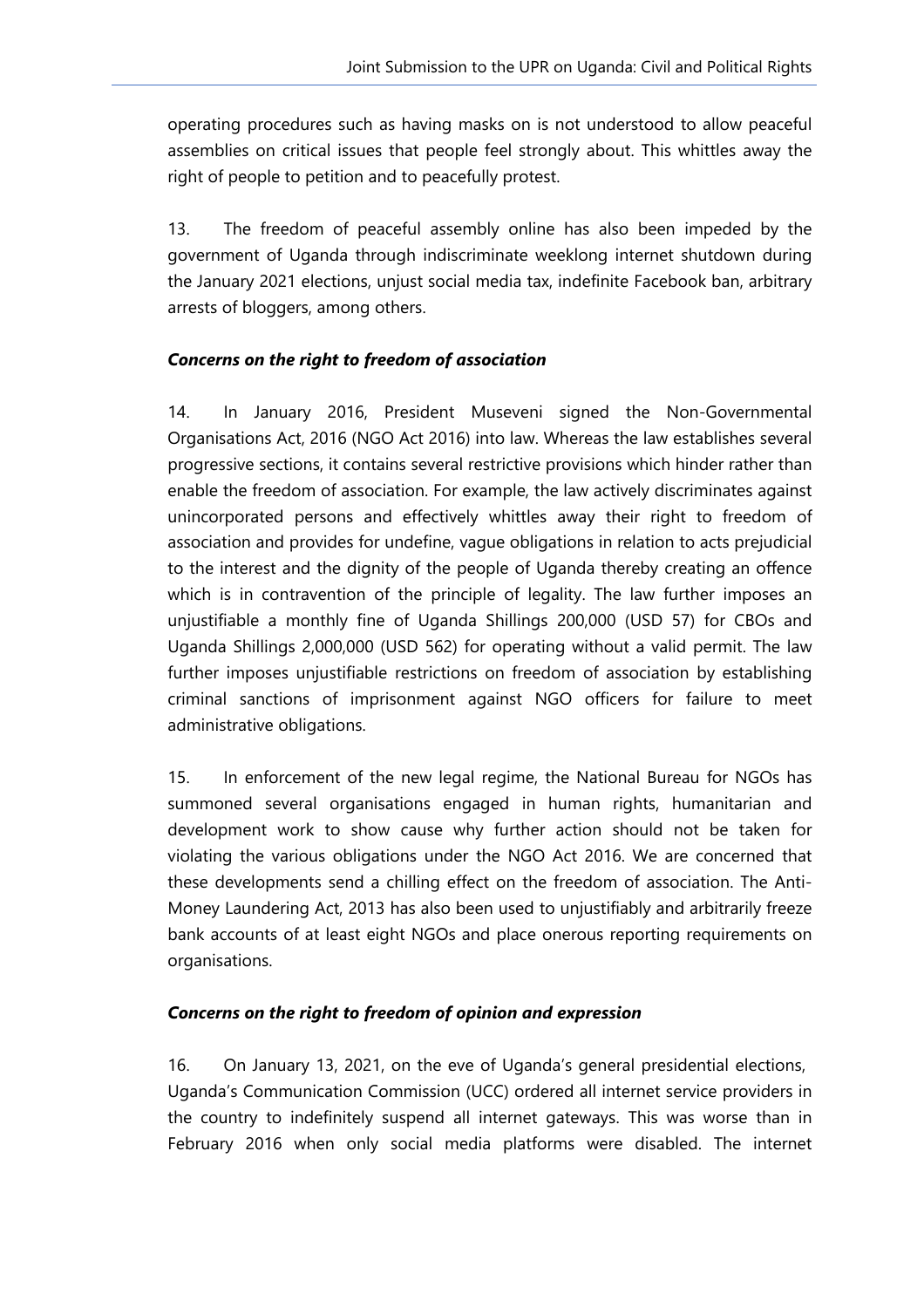shutdown was <sup>a</sup> means of disrupting access to information and free expression on the conduct of the elections.

17. Brutality against journalists further continued to be <sup>a</sup> major theme. For example, on February 17, 2021, at least eight journalists sustained serious injuries following an attack by security forces deployed outside of the UN OHCHR office in Kololo. Ironically, the journalists were set to cover former Presidential Candidate Hon. Robert Kyagulanyi who was delivering <sup>a</sup> petition to the body on persistent brutality and human rights violations by security agencies in Uganda. On December 27, 2020, several journalists working with major news outlets in Uganda sustained injuries as they covered <sup>a</sup> scuffle when the police moved in to disperse supporters of the National Unity Platform in Kyabakuza Trading Centre in the southern town of Lwengo. Some of the journalists were hit with projectiles and sustained injuries from teargas canister explosions.

18. Journalists have also been targeted through restrictions of access and licensing. On December 10, 2020, at the height of political activities ahead of the January 2021 general elections poll, the Media Council of Uganda (MCU) issued <sup>a</sup> directive requiring all practicing journalists in Uganda to register for accreditation to cover political events. This denied several journalists the opportunity to cover the elections.

19. Media houses were also targeted to whittle away their editorial independence. For example, on January 14, 2021, the police turned off the radio transmitters of Busoga One FM in Jinja City on allegations of inciting violence for reporting provisional results of the 2021 general elections from Busoga sub-region. On January 21, 2021, the Uganda Communications Commission switched off Baba FM in Jinja on allegations of inciting community members for broadcasting live updates of the mayoral race.

20. The number of bloggers and writers being arrested for sharing their opinions online and in publications has also gone up. For example, on April 13, 2020, Ugandan writer and novelist Kakwenza Rukirabashaija was arrested and interrogated on his novel, *'The Greedy Barbarians'* which explores high-level corruption. On January 27, 2019, Stella Nyanzi, <sup>a</sup> scholar and activist was arrested and charged with cyber harassment and offensive communication under Sections 24 (1) and (2) (a) and 25 of the Computer Misuse Act, 2011 on allegations that she used vulgar language aimed at ridiculing President Yoweri Museveni.

6

#### *Recommendations*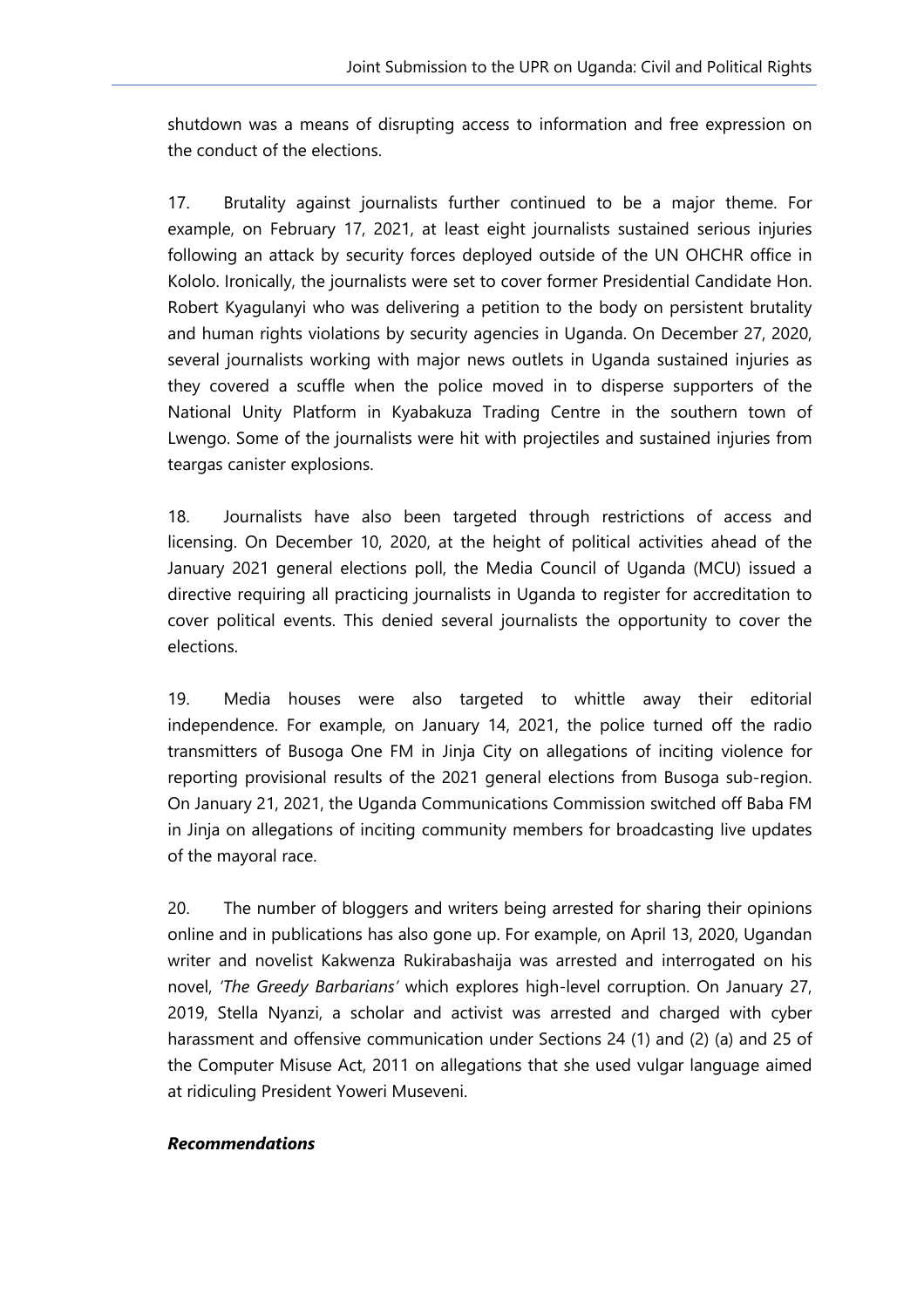- 21. We propose the following recommendations to the governmen<sup>t</sup> of Uganda:
	- a) Withdraw the appeal in the Supreme Court against the repeal of Section 8 of the Public Order Management Act, 2013 (POMA) and implement the decision of the Constitutional Court.
	- b) Repeal Sections 24 and 25 of the Computer Misuse Act, 2013 and ensure that any subsequent legislation is in conformity with the 1995 Constitution of Uganda.
	- c) Repeal Sections 29 (1) and (2) (b), 31 (2), 40, 44 (a) (c) (d) (f) and (q) and amend Sections 29 (4) (a), 31 (3), 32 (6), 41 (7) of the NGO Act, 2016 to bring it in conformity with the 1995 Constitution of Uganda and the commitments of Uganda under international human rights law.

### **B. Recommendations on accountability for rights violations by security agencies**

- 22. The following recommendations were accepted:
	- a) Strengthen measures to end any possibility of alleged police brutality, arbitrary arrests and politically motivated prosecution of opposition leaders. (115.102)
	- b) Conduct full and transparent investigations into alleged cases of excessive use of force by security agents, especially during and after the 2016 elections, ensuring accountability for possible human rights violations. (115.87)

#### *Legal framework*

23. The 1995 Constitution of Uganda provides under Article 212 that in the exercise of its functions, the Uganda Police Force shall protect life, prevent and detect crime and co-operate with the civilian authority. The police are further required to respect and to protect human rights established under Chapter Four of the Constitution and Uganda'<sup>s</sup> commitments under international human rights law. The Police Act, Cap 303 further reiterates these standards. Article 23 of the 1995 Constitution further provides for the protection of personal liberty and Article 28 provides for fair trial and due process rights. These standards are largely similar to the

7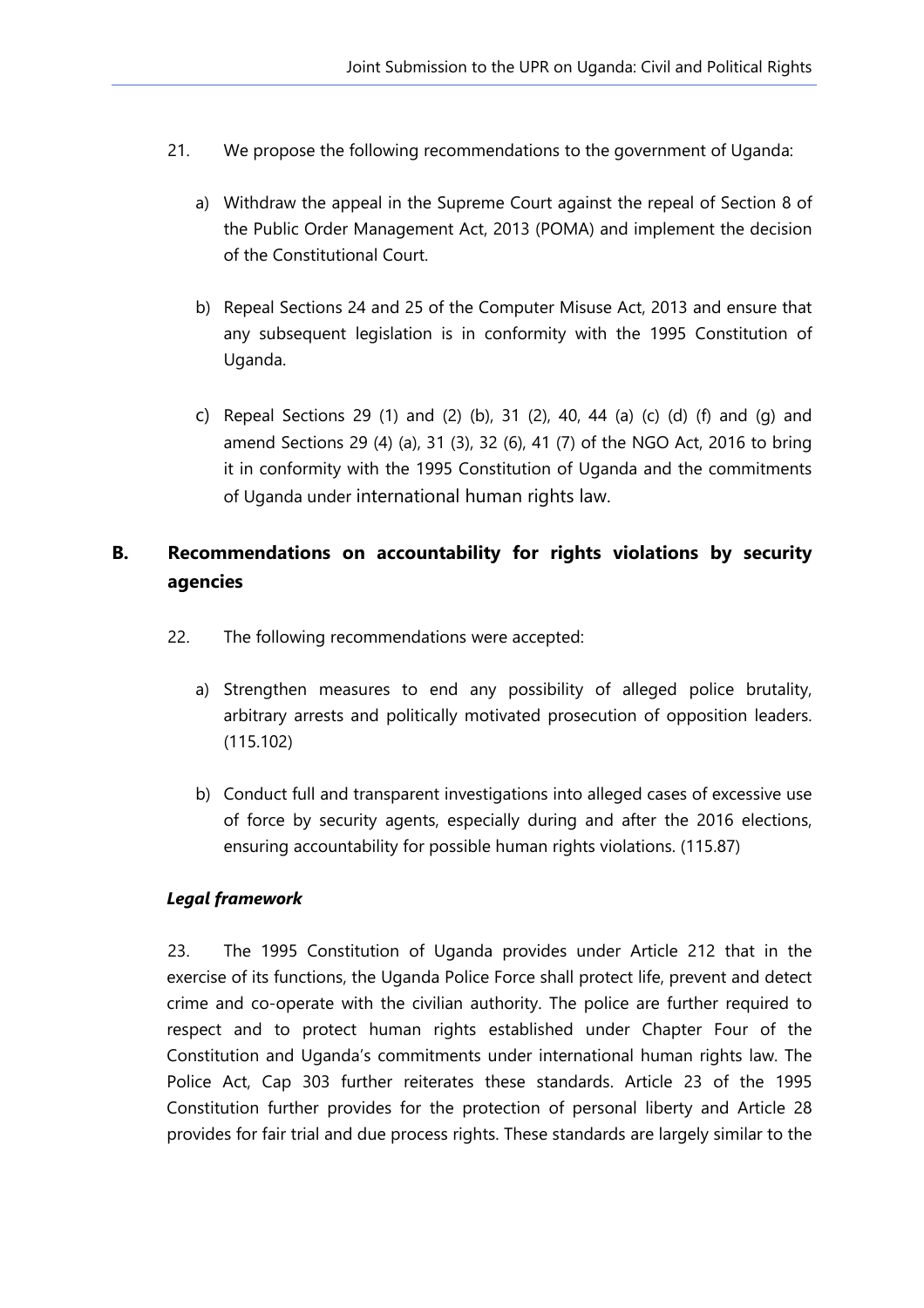guarantees in the UDHR, ICCPR and the ACHPR.

#### *Concerns on personal liberty*

24. We applaud the Uganda Police Force for launching the Uganda Police Human Rights Policy in 2019. However, incidents of police brutality and arbitrary arrests of opposition leaders and their supporters continued to occur with no accountability. On the eve of the 2021 elections, Uganda'<sup>s</sup> Inspector General of Police (IGP), Martin Okoth Ochola said the police has no apology for police brutality against the media, 'Yes, we shall beat you for your sake – to help you understand that don't go there.' $\rm ^6$ We are concerned that such statements embolden acts of impunity for police brutality and defeat the objective of the policy.

25. Increased militarization of law enforcement and policing functions has further caused <sup>a</sup> rise in incidents of enforced disappearances, incommunicado detention, arbitrary arrests and detention and trial of civilians in politically motivated prosecutions in the General Court Martial. Hundreds of young people who subscribe to opposition political groups especially the National Unity Platform (NUP) have specifically been targeted.

#### *Politically motivated prosecutions*

26. Incidents of politically motivated prosecutions of opposition leaders further continued to occur during the period under review. The situation has deteriorated leading to the prosecutions being conducted in the military court. Aides and supporters of opposition political leaders, notably those of Hon. Robert Kyagulanyi, alias Bobi Wine were common. For example, on August 13, 2018, six opposition Members of Parliament, including Hon. Francis Zaake and Hon. Kyagulanyi and 28 other people were arrested in the north-western town of Arua and charged with treason in politically motivated charges. On December 30, 2020, security operatives arrested at least 50 campaign assistants of Hon. Kyagulanyi and charged them in the military court on allegations of being in possession of four rounds of ammunition.

27. On July 2, 2021, the Constitutional Court in <sup>a</sup> landmark decision stopped military courts from trying civilian suspects on grounds that the court'<sup>s</sup> jurisdiction is only limited to trying offences in respect of persons subject to the military law. Whereas we welcome this decision, we note with concern that the governmen<sup>t</sup> of Uganda has since filed an appeal in the Supreme Court seeking to overturn this progressive judgment. This ye<sup>t</sup> another sign that there is no political will to stop trying civilians in military courts.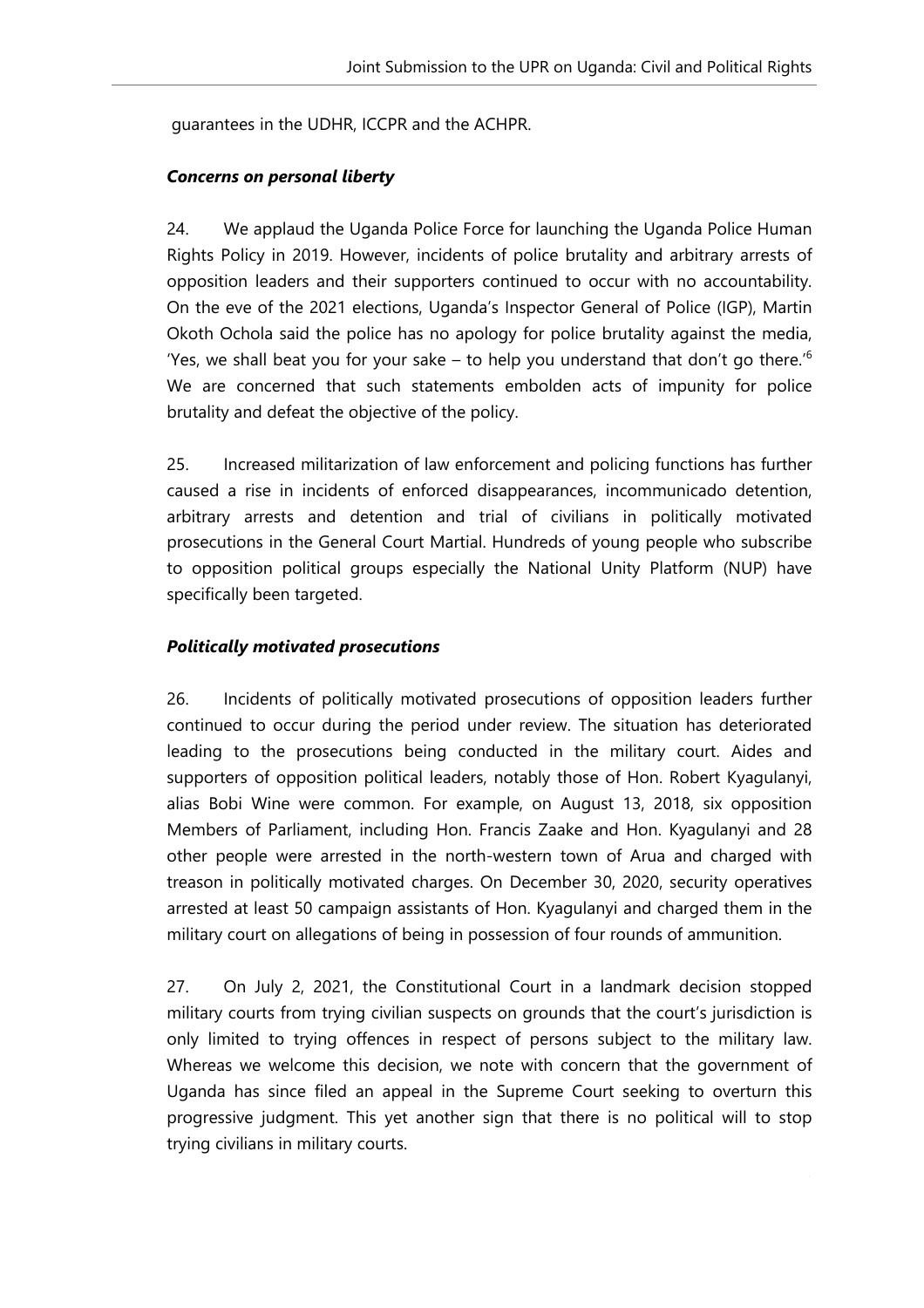#### *Concerns on accountability for human rights violations*

28. We applaud the governmen<sup>t</sup> of Uganda for enacting the Human Rights (Enforcement) Act, 2019. Notably, the law establishes private prosecutions in cases where human rights have been infringed or threatened, provides for personal liability for infringement of rights and freedoms and eliminates immunity as <sup>a</sup> defense to proceedings commenced under the law. Whereas the law is progressive, its implementation is facing significant challenges including reluctance by security agencies to reveal the identity of the security agents who are implicated in the violations. Instead, the security agencies prefer to subject the alleged perpetrators to disciplinary proceedings as <sup>a</sup> justification of accountability against calls for prosecutions in criminal courts. These challenges have occurred in the past. In August 2016, <sup>a</sup> violent mob was mobilized to lay siege on <sup>a</sup> court house to stop lawyers from privately prosecuting senior police officers for torture.<sup>7</sup>

#### *Concerns on lack of investigations into alleged cases of excessive use of force*

29. During the period under review, there were no full and transparent investigations into the hundreds of human rights violations during and after the 2016 elections<sup>8</sup> and other violations that occurred in the context of use of excessive force such as the Kasese killings where over 150 civilians, including children, were extrajudicially killed at the palace of the King of the Rwenzururu Kingdom, Omusinga Charles Wesley Mumbere.

30. Instead, we saw <sup>a</sup> rise in the use of excessive force in the 2021 general elections which resulted in untold extrajudicial killings. On November 18 and 19, 2020, at least 54 people were killed by governmen<sup>t</sup> security forces when they responded with bullets to the countrywide demonstrations following the arrest of Hon. Robert Kyagulanyi and Hon. Patrick Amuriat Oboi for allegedly violating Covid-19 preventive regulations. In response to the killings, the then Minister of Security, Gen. Elly Tuwmine thanked the forces for defeating 'terrorists' and went ahead to warn that the 'police has <sup>a</sup> right to shoot you and kill you'. On November 29, 2020, President Yoweri Kaguta Museveni indicated that 32 of the persons killed were rioters and the remaining were innocent victims of stray bullets and motor vehicle accident. He assured the relatives of the victims of unlawful deaths compensation for the loss of the lives of their dear ones. To date, there has been no public inquiries or compensation process. 9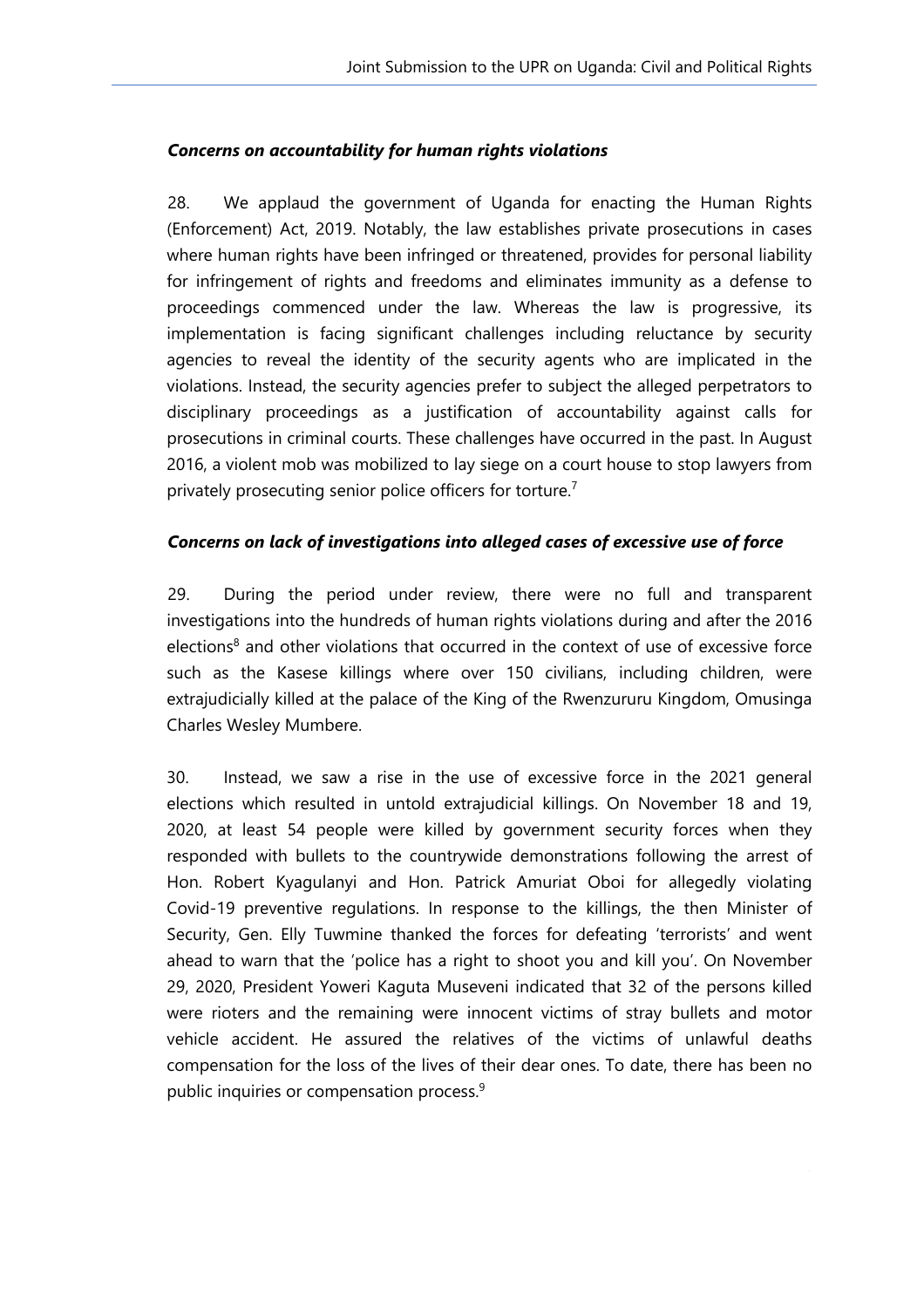31. The UPDF Fisheries Protection Unit (FPU), <sup>a</sup> specialised military unit formed by President Museveni to counter illegal fishing on Uganda'<sup>s</sup> water bodies have also been cited in several cases of extrajudicial killings as <sup>a</sup> result of use of excessive force. They have shot and killed several people on allegations of engaging in illegal fishing on Lake Victoria and Lake Edward.

#### *Recommendations*

- 32. We propose the following recommendations to the governmen<sup>t</sup> of Uganda:
	- a) Urgently conduct an independent, public and transparent investigation into the November 2016 killings of civilians in Kasese, the November 18 and 19, 2020 killings in Kampala, and other extrajudicial killings, and hold perpetrators to account.
	- b) Conduct full and transparent investigations into alleged cases of human rights violations by security agents, including police brutality, incommunicado detention and extrajudicial killings to ensure accountability for crimes.
	- c) Ensure that State security agencies adhere to the Basic Principles on the Use of Force and Firearms by Law Enforcement Officials.
	- d) End trials of civilians in military courts, enforced disappearances and take action to end politically motivated prosecutions in all its forms.
	- e) Ratify the International Convention for the Protection of All Persons from Enforced Disappearance.

#### **C. Recommendations on torture**

- 33. Recommendations against torture were accepted including the following:
	- a) Put in place the necessary regulations to ensure the full implementation of the Prevention and Prohibition of Torture Act of 2012 and that appropriate training on the Act is carried out for security services to ensure its effective application. (115.7)
	- b) Implement the Prevention and Prohibition of Torture Act, whose definition of torture complies with the Convention against Torture, in order to ensure an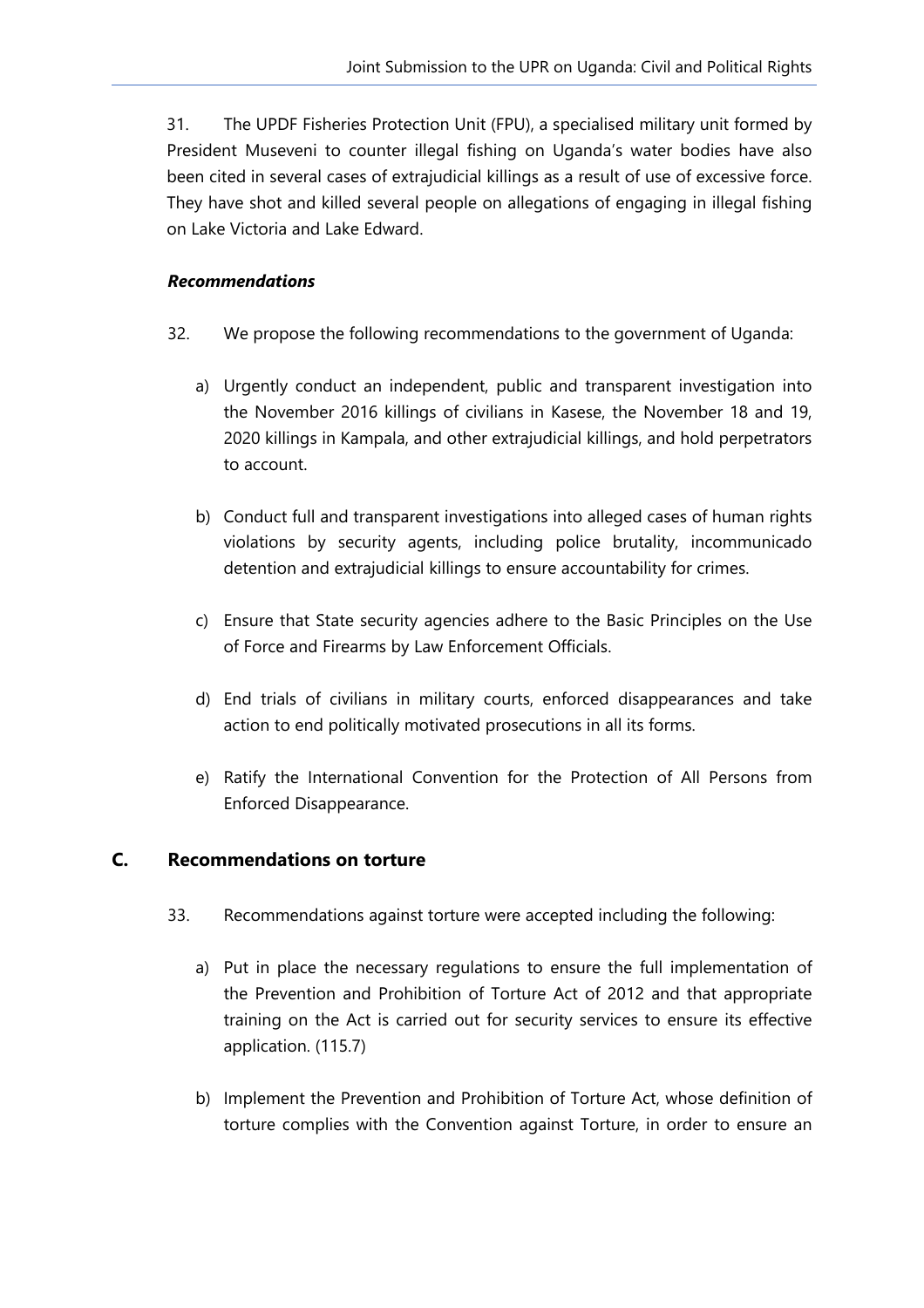effective system for preventing all forms of torture. (115.5)

- c) Implement, in practice, the Prevention and Prohibition of Torture Act, including through the establishment of an effective system of prevention of all forms of torture and other cruel, inhuman or degrading treatment. (115.6)
- d) Ensure that the police force, the Directorate of Public Prosecution and the Uganda Human Rights Commission investigate all allegations of torture to hold perpetrators accountable. (115.86)
- e) Investigate all alleged acts of torture and hold accountable State security agents who are found culpable. (115.88)

#### *Legal framework*

34. Article 24 of the 1995 Constitution of Uganda guarantees the right to freedom from torture or cruel, inhuman or degrading treatment or punishment. Under Article 44, the constitution further guarantees that freedom from torture is an absolute right. In order to comply with its international human rights obligation, Uganda domesticated the UNCAT with the promulgation of the Prevention and Prohibition of Torture Act, 2012.

#### *Implementation of the Prevention and Prohibition of Torture Act (PPTA)*

35. In 2017, the Ministry of Justice and Constitutional Affairs adopted the Regulations to the Prevention and Prohibition of Torture. This progress gave an indication of the government'<sup>s</sup> commitment to the fight against torture. However, as we report hereunder, acts of torture orchestrated by state security personnel are still persistent in Uganda.

#### *Concerns on increase of incidents of torture*

36. Uganda has established human rights coordination units in security agencies to oversee the observance and promotion of human rights within those institutions. Human rights trainings have been conducted together with civil society organizations such as ACTV. Despite this, in practice, the enforcement of the PPTA is still <sup>a</sup> challenge, and security agencies are still the majority perpetrators of torture.<sup>10</sup> The enforcement of Covid-19 guidelines by security agencies often resulted in incidences of torture and cruel treatment. ACTV documented 95 cases of torture as <sup>a</sup> result of enforcement of Covid-19 guidelines by security agencies between the months of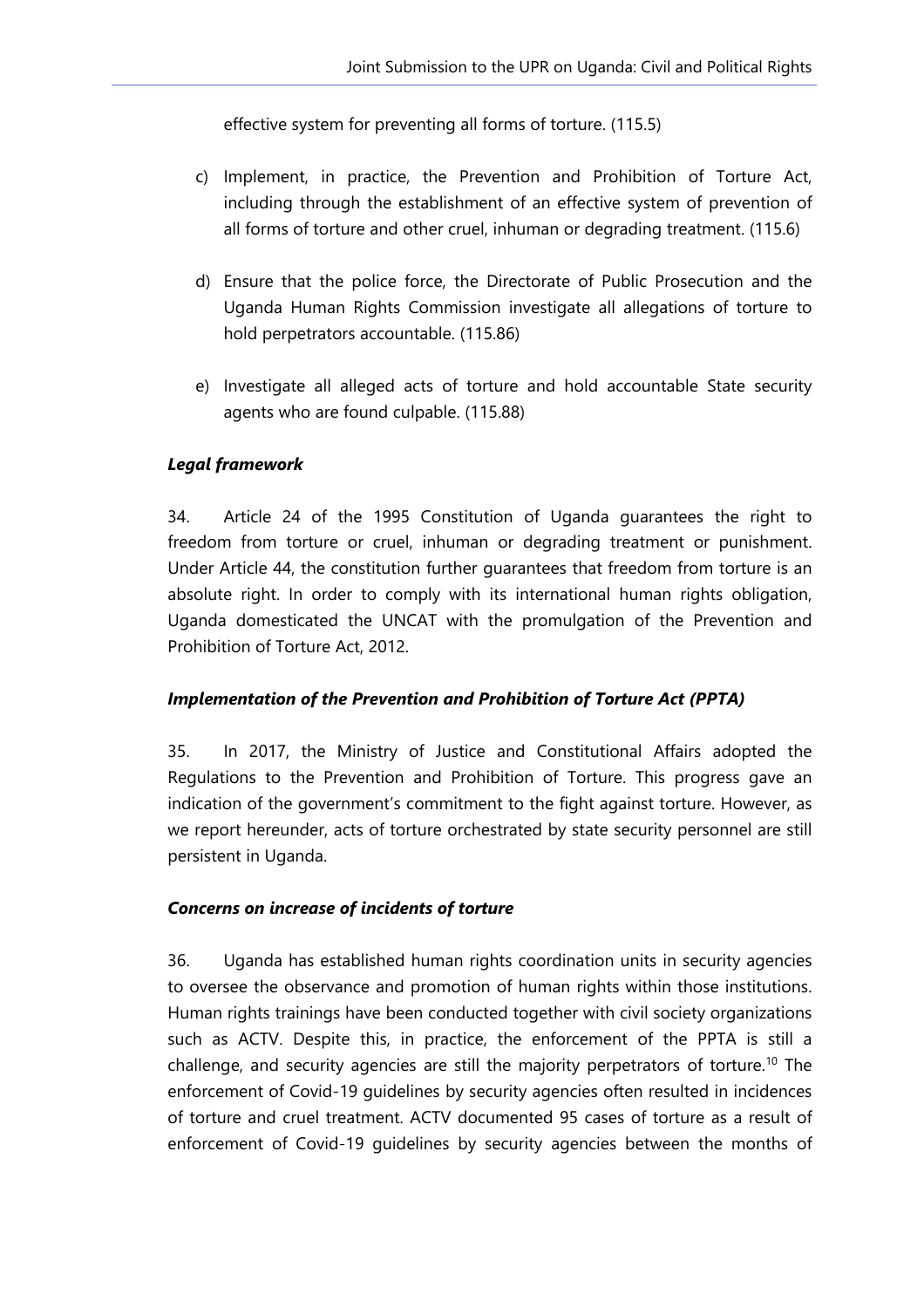March 2020 – December 2020. Furthermore, incidences of torture and cruel treatment have been evident during the just concluded 2020/2021 general elections. ACTV documented 69 cases of torture in <sup>a</sup> period January 2021 to March 2021.

37. Furthermore, military operations by the Fisheries Protection Unit (FPU), <sup>a</sup> marine section of the Uganda People'<sup>s</sup> Defence Force (UPDF), is often cited in torture and other forms of ill treatment in the fishing communities. Irked by the persistent reports of torture, the then Speaker of Parliament, Hon. Rebecca Kadaga vowed to continue challenging torture in the fishing communities.<sup>11</sup>

38. The State has failed in its role to observe and protect persons from torture during arrest and detention. Illegal detention in ungazetted facilities is further worsening the situation by exposing more suspects to torture because they are held outside of the protection of the law. According to the Report of the Committee of Parliament on Human Rights on Alleged Torture in Ungazetted Detention Centres in the Country, November 2019, several victims testified before the Committee that they had been tortured from different ungazetted detention centres commonly known as 'safe houses' that were operated by the Internal Security Organisation (ISO). 12

#### *Investigation and prosecution of torture and ill-treatment cases*

39. Responding to the 2016 UPR recommendations, Uganda adopted the regulation to guide implementation of the Prevention and Prohibition of Torture Act (PPTA). The PPTA and its regulation are still not effectively implemented due to <sup>a</sup> lack of awareness and willingness in key State institutions, including the Uganda Police Force and the Director of Public Prosecutions (DPP). As <sup>a</sup> result, in most cases, charges are preferred under the Penal Code Act, Cap 120 instead of the PPTA. The right to freedom from torture is still among the most violated human rights with the security agencies being the highest perpetrators.

40. According to the Uganda Human Rights Commission (UHRC), at least 1,032 cases of torture were registered between the years 2016 to 2018, with an increase of 13% in 2018.<sup>13</sup> ACTV registered 3,924 cases of torture between the years 2017 to 2019.<sup>14</sup> With these high numbers, only a few cases have been investigated and prosecuted using the PPTA. One major challenge is that the police uses reporting forms designed to document assault rather than the existing specialised formats for effective documentation and investigation of torture related allegations. This affects access to redress by survivors of torture as stipulated under the General Comment No. 4 (2017) on the implementation of article 3 of the Convention Against Torture.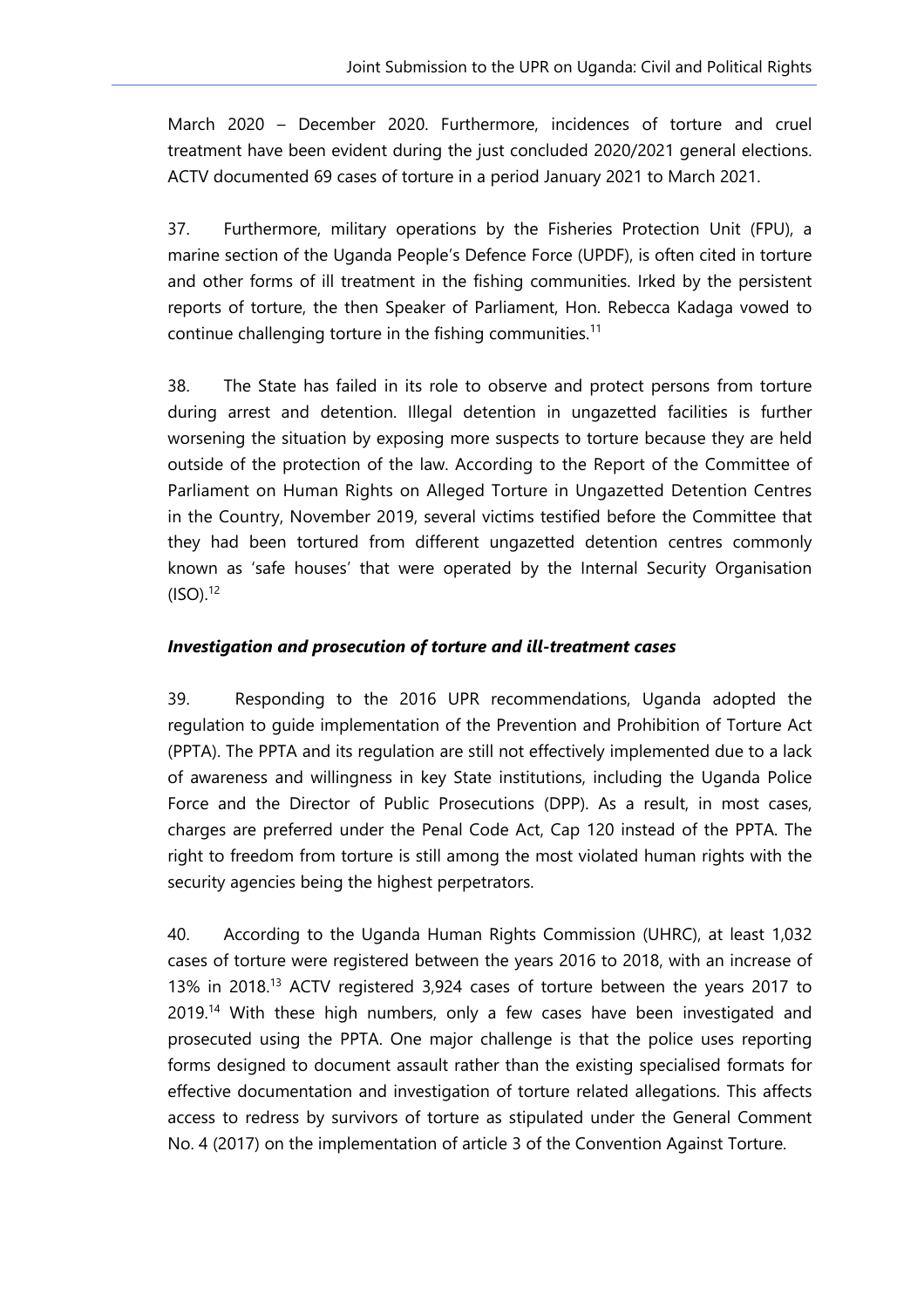#### *Rehabilitation and compensation for victims of torture*

41. Article 14 of the UN Convention Against Torture provides torture victims <sup>a</sup> right to redress including rehabilitation. Similarly, Section 6 of the PPTA stipulates that victims of torture should be compensated, restituted and rehabilitated. The PPTA regulations which operationalizes the Act, has investigation and documentation forms specifically form 4 which documents the physical and psychological effects of torture and this key in determining rehabilitation and compensation to victims. Rehabilitation is essential for torture victims to rebuild their lives. Despite <sup>a</sup> clear mandate in the PPTA, the State has not established any rehabilitation programme for torture victims and it does not fund non-state services to provide support. This leaves ACTV as the only organisation that provides holistic rehabilitation to torture victims.

42. The absence of <sup>a</sup> compensation programme at national level to cautiously compensate victims has led to huge outstanding compensation sums to <sup>a</sup> tune of over Uganda Shillings 5 billion (USD 1,402,661). Many of those awarded compensation take not less than six years on average to receive it. This impedes access to effective redress and access to timely quality treatment and rehabilitation.

#### *Recommendations*

- 43. We propose the following recommendations to the governmen<sup>t</sup> of Uganda:
	- a) Uganda Police Force should adopt the PPTA regulations and streamline them in the documentation and investigation of torture cases in Uganda.
	- b) Uganda should meet her obligation under the African Charter of Human and Peoples Rights to mainstream mechanisms for rehabilitation within her health care system and redress of torture victims under General Comment No. 4 and General Comment No. 3 on Article 14 of the United Nations Convention Against Torture.
	- c) Uganda should pass legislation providing <sup>a</sup> maximum of two years within which <sup>a</sup> survivor of torture must have received their compensation in full following an order of court or the Uganda Human Rights Commission.
	- d) Uganda should ratify the Optional Protocol to the Convention Against Torture and other forms of cruel, inhuman, degrading treatment (OPCAT) in order to strengthen national implementation of the UNCAT to which Uganda is <sup>a</sup> state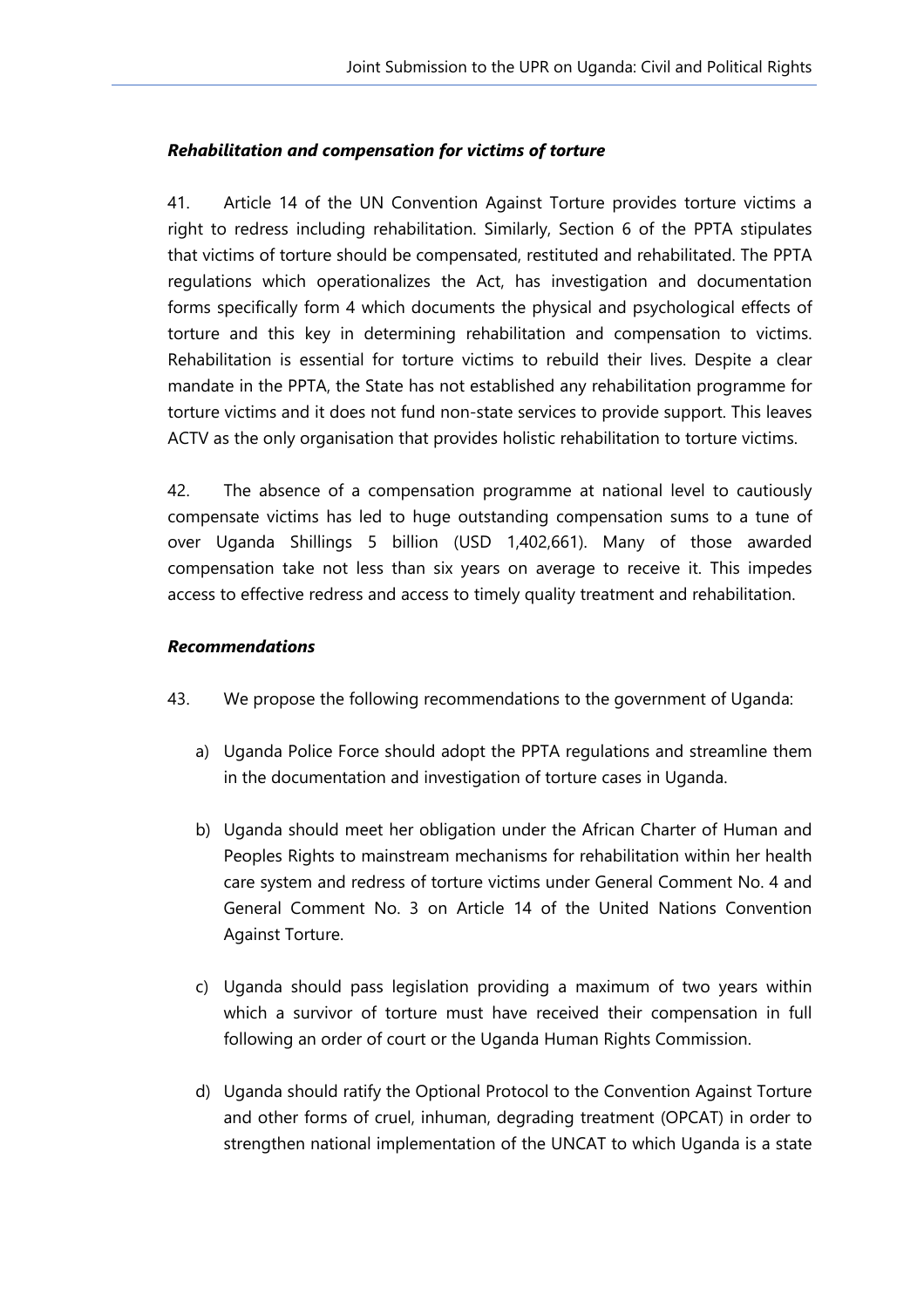party.

- e) Enact <sup>a</sup> witness protection law to ensure protection of victims, witnesses and secondary victims reporting torture.
- f) The States should abolish all secret ungazetted detention facilities and ensure that all detainees are held in gazetted places of detention by making detention records obligatory.
- g) Conduct full and transparent investigations on all allegations of torture and other cruel, inhumane and degrading treatment or punishment to ensure accountability.

#### **D. Recommendations on electoral reforms and transparency of elections**

- 44. The following recommendations were accepted:
	- a) Enact electoral reforms to address problems noted by multiple observers during February 2016 elections, including by making the process for appointment to the Electoral Commission more inclusive and transparent. (115.105)
	- b) Improve the transparency of the electoral process; provide equal conditions for all candidates. (115.104)
	- c) Carry out the electoral reforms proposed by the Supreme Court of Uganda and independent observers to ensure future elections can be held while respecting human rights. (115.108)
	- d) Implement meaningful electoral reform to ensure the transparency and independence of the Electoral Commission and its adherence to democratic principles, and prevent the misuse of State resources for campaign financing. (115.109)

#### *Legal framework*

45. The 1995 Constitution of Uganda, Electoral Commission Act Cap. 140 and other relevant domestic laws provide for <sup>a</sup> framework for regular, free and fair elections. This framework has its base in the UDHR, ICCPR and the ACHPR. Following the recommendations made in 2016, and ahead of the 2021 general elections, the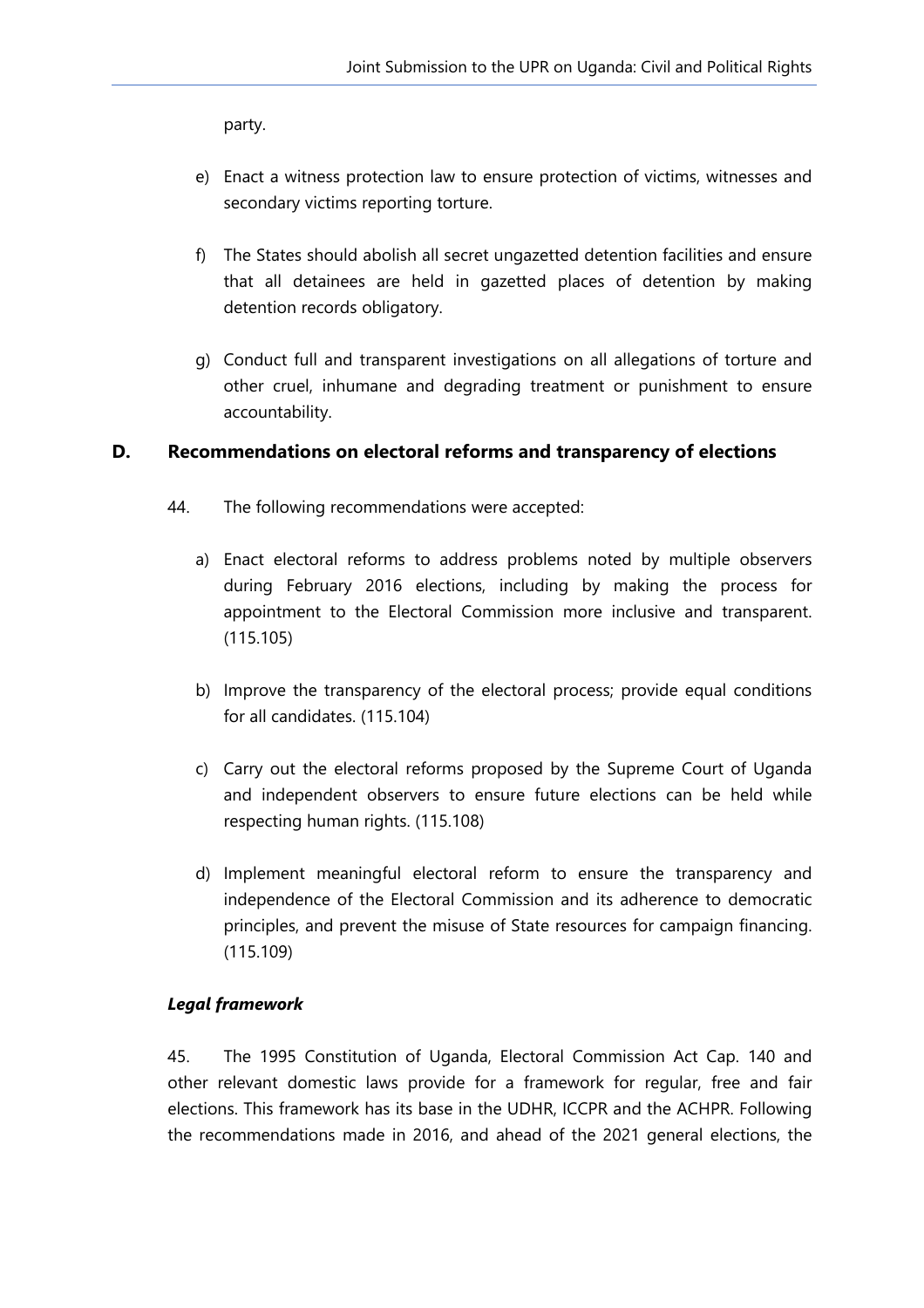Parliament of Uganda made amendments to five major pieces of legislation on elections. These include the Constitution (Amendment) Act, 2018 and the Presidential Elections (Amendment) Act, 2020 to remove the age limit for persons vying for the Office of the President, the Parliamentary Elections (Amendment) Act, 2020 to cater for the representation of the elderly in Parliament, Electoral Commission Act, Local Government Act and Political Parties and Organisation Act.

#### *Electoral reforms and independence of the Electoral Commission*

46. Uganda amended the Electoral Commission Act Cap. 140 by enacting the Electoral Commission (Amendment) Act, 2020. However, instead of addressing the reforms called for by multiple observers during the February 2016 elections, the Supreme Court in the presidential election petition and member States during the 2<sup>nd</sup> cycle of the UPR, the amendment only focused on providing for the use of technology in managemen<sup>t</sup> of elections and other administrative procedures. The amendments therefore fell short of what was expected. More to this, in November 2016, President Museveni snubbed calls to make the process of appointment of commissioners to the Electoral Commission (EC) more inclusive and transparent when he singly appointed the new Chairperson of the EC and the six commissioners.<sup>15</sup>

#### *Transparency of the 2021 electoral process*

47. The 2021 general elections, which were held in the context of the Covid-19 pandemic, were in many ways less transparent that the 2016 elections. The EC failed to strike <sup>a</sup> balance between public safety in the face of Covid-19 and electoral freedoms and rights. Hon. Robert Kyagulanyi of the National Unity Platform (NUP) and other opposition candidates were repeatedly teargassed, assaulted, arbitrary and violently arrested, detained, denied access to media stations. On the eve of the elections, on January 13, 2021, the Uganda Communications Commission (UCC) ordered telecom operators and internet service providers to suspend all internet gateways. They were only switched back on after declaration of the results.

#### *Concerns on failure to accredit election observers*

48. In the 2021 general elections, the Electoral Commission (EC) declined to accredit many local and international observers, including those that observed the elections in 2016. For example, the Citizens' Coalition for Electoral Democracy in Uganda (CCEDU) and National Coalition for Human Rights Defenders Uganda (NCHRD-U) were not accredited despite submitting applications. No reasons were given for the decision. The U.S. Mission in Uganda also decided to cancel diplomatic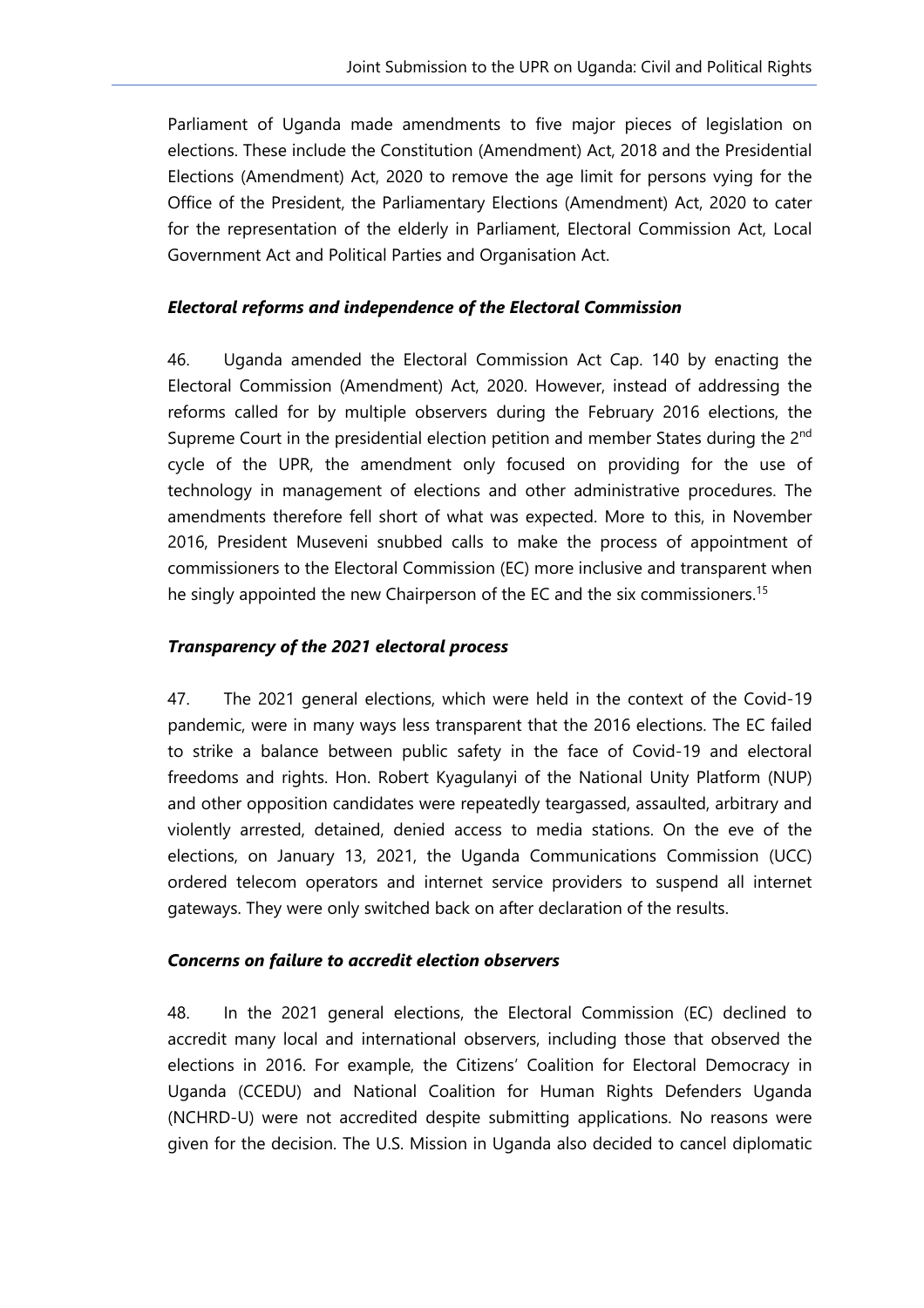observation of the 2021 elections due to the decision by the EC to deny more than 75 percent of the U.S. election observer accreditations requested.<sup>16</sup> The European Union also declined to observe the 2021 elections, citing pre-electoral cycle of violence, excessive use of force by law enforcement and security agencies which "seriously tarnished" the electoral process.<sup>17</sup>

#### *Recommendations*

- 49. We propose the following recommendations to the governmen<sup>t</sup> of Uganda:
	- a) Amend Article 60 (1) of the 1995 Constitution of Uganda to provide for an inclusive, transparent and consultative process of appointing commissioners to the Electoral Commission.
	- b) Amend Section 16 (1) (4) and (6) of the Electoral Commission Act, Cap 140 to provide for <sup>a</sup> notification regime for accreditation of election observers in conformity with constitutional civic and democratic duty of citizens.
	- c) Enact electoral reforms to address issues raised by multiple observers during February 2016 elections and January 2021 elections.
	- d) Conduct fair, independent and complete investigations into allegations of human rights violations during the February 2016 and January 2021 general elections and prosecute perpetrators in criminal courts.

#### End Notes

<https://www.youtube.com/watch?v=4Cbgguf1PrI>

<sup>1</sup> [www.fhri.or.ug](http://www.fhri.or.ug)

<sup>2</sup> [www.actvuganda.org](http://www.actvuganda.org)

<sup>&</sup>lt;sup>3</sup> [www.hrdcoalition.ug](http://www.hrdcoalition.ug)

<sup>4</sup> [www.chapterfouruganda.org](http://www.chapterfouruganda.org)

<sup>5</sup> *"POMA: Uganda court annuls public order law (with link to the court decision),*" Chapter Four Uganda, <https://chapterfouruganda.org/articles/2020/03/29/poma-uganda-court-annuls-public-order-law> 6 *"Uganda: Police chief threatens to beat journalists for their own safety,"* Africanews,

<sup>7</sup> *"Police to probe Makindye court siege,"* NTV Uganda,

<https://www.youtube.com/watch?v=GYBJHRdkRr0>

<sup>8</sup> *"Human Rights and Elections in Uganda (2016): A call for action,"* Foundation for Human Rights Initiative (FHRI), [https://acme-ug.org/2016/06/29/new-report-human-rights-violations-during](https://acme-ug.org/2016/06/29/new-report-human-rights-violations-during-the-2016-uganda-elections/)[the-2016-uganda-elections/](https://acme-ug.org/2016/06/29/new-report-human-rights-violations-during-the-2016-uganda-elections/)

<sup>9</sup> *"Three killings in Kampala – BBC Africa Eye Documentary,"* BBC News Africa, <https://www.youtube.com/watch?v=g7d2AvLEPyA>